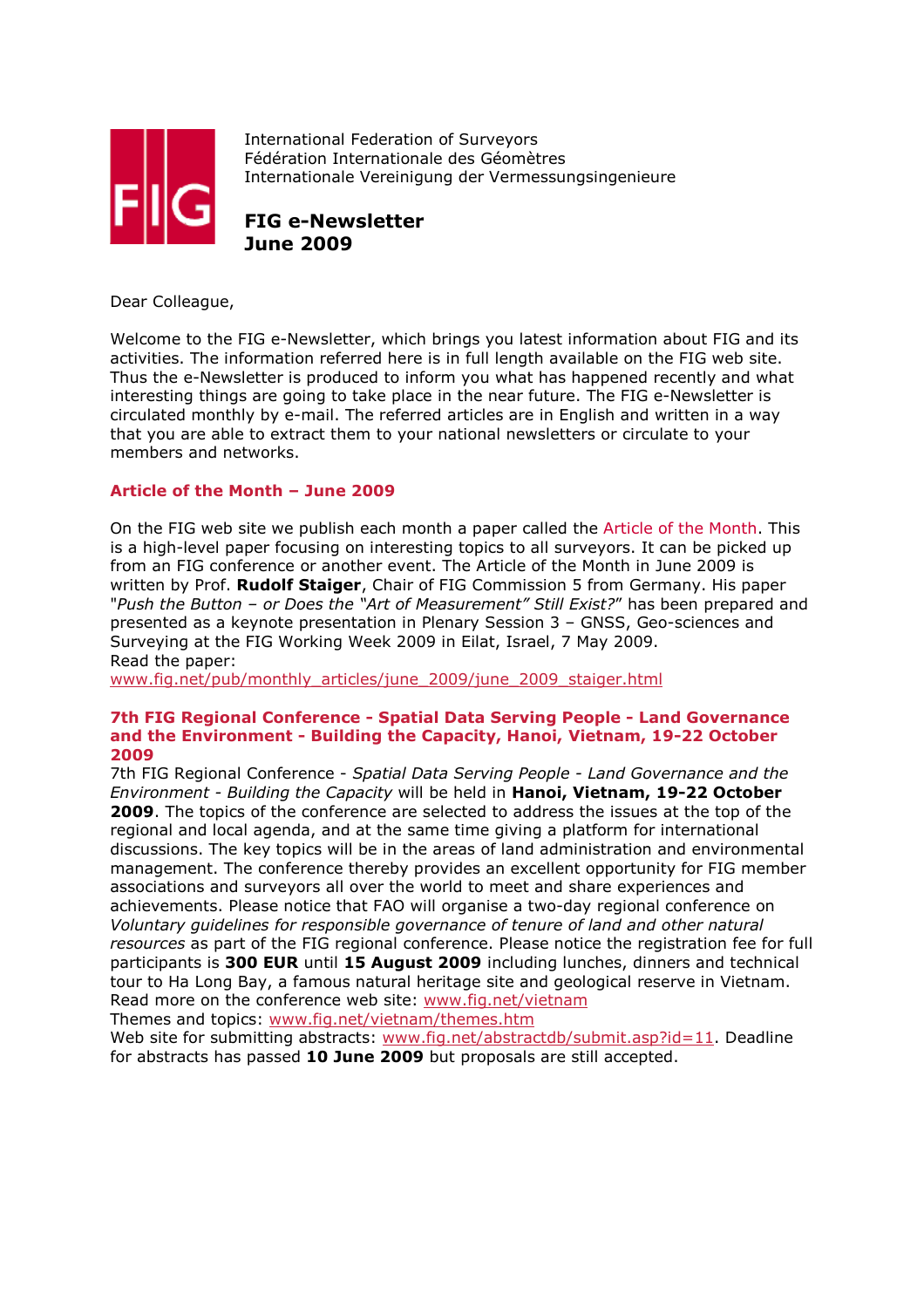## **FIG Congress 2010 - Facing the Challenges – Building the Capacity, Sydney, Australia, 11-16 April 2010**

*FIG Congress 2010 - Facing the Challenges – Building the Capacity* will be held in **Sydney, Australia, 11-16 April 2010**. Final Invitation and Call for Papers brochure has been sent to all FIG members and is available as a .pdf file at:

www.fig.net/fig\_2010/fig2010\_final\_invitation.pdf (20 pages, 1.26 MB).

Online registration will be opened in June 2009. You can register your interest already now at: www.fig2010.com.

Call for papers is available at: www.fig.net/fig\_2010/call.htm. Please notice that deadline for abstracts and full papers for peer review is already **22 September 2009**. Abstracts can be submitted online at: www.fig.net/abstractdb/submit.asp?id=12 The organisers have also announced the FIG 2010 Congress Prize, read more:

www.fig.net/fig\_2010/prize.htm

## **News from last month:**

## **FIG Working Week 2009 - Surveyors Key Role in Accelerated Development, Eilat, Israel, 3-8 May 2009**

The FIG Working Week 2009 "*Surveyors' Key Role in Accelerated Development*" took place in Eilat, Israel 3-8 May 2009. The conference gathered more than 500 delegates – with exhibitors and accompanying persons about 650 participants from 60 countries. The technical programme included almost 250 presentations in about 60 technical sessions and workshops. The conference was hosted jointly by the Association of Licensed Surveyors in Israel, ALSI and FIG in co-operation with the Survey of Israel. All material from the Working Week is now available. Read more: Conference report: www.fig.net/news/eilat\_2009/ Picture Galleries:

Picture Gallery 1 - Opening Ceremony: www.fig.net/news/eilat\_2009/picture\_gallery\_01.htm Picture Gallery 2 - General Assembly I: www.fig.net/news/eilat\_2009/picture\_gallery\_02.htm Picture Gallery 3 - General Assembly II: www.fig.net/news/eilat\_2009/picture\_gallery\_03.htm Picture Gallery 4 - Plenary Sessions: www.fig.net/news/eilat\_2009/picture\_gallery\_04.htm Picture Gallery 5 - Technical Programme, ACCO and Commission meetings: www.fig.net/news/eilat\_2009/picture\_gallery\_05.htm Picture Gallery 6 – Exhibition: www.fig.net/news/eilat\_2009/picture\_gallery\_06.htm Picture Gallery 7 - Administrative Meetings: www.fig.net/news/eilat\_2009/picture\_gallery\_07.htm Picture Gallery 8 - Welcome Reception: www.fig.net/news/eilat\_2009/picture\_gallery\_08.htm Picture Gallery 9 - Gala Dinner: www.fig.net/news/eilat\_2009/picture\_gallery\_09.htm Picture Gallery 10 - FIG Foundation Dinner: www.fig.net/news/eilat\_2009/picture\_gallery\_10.htm Picture Gallery 11 - Closing Ceremony: www.fig.net/news/eilat\_2009/picture\_gallery\_11.htm Picture Gallery 12 - Post Conference Tours: www.fig.net/news/eilat\_2009/picture\_gallery\_12.htm FIG 2009 proceedings including handouts of powerpoint presentations: www.fig.net/pub/fig2009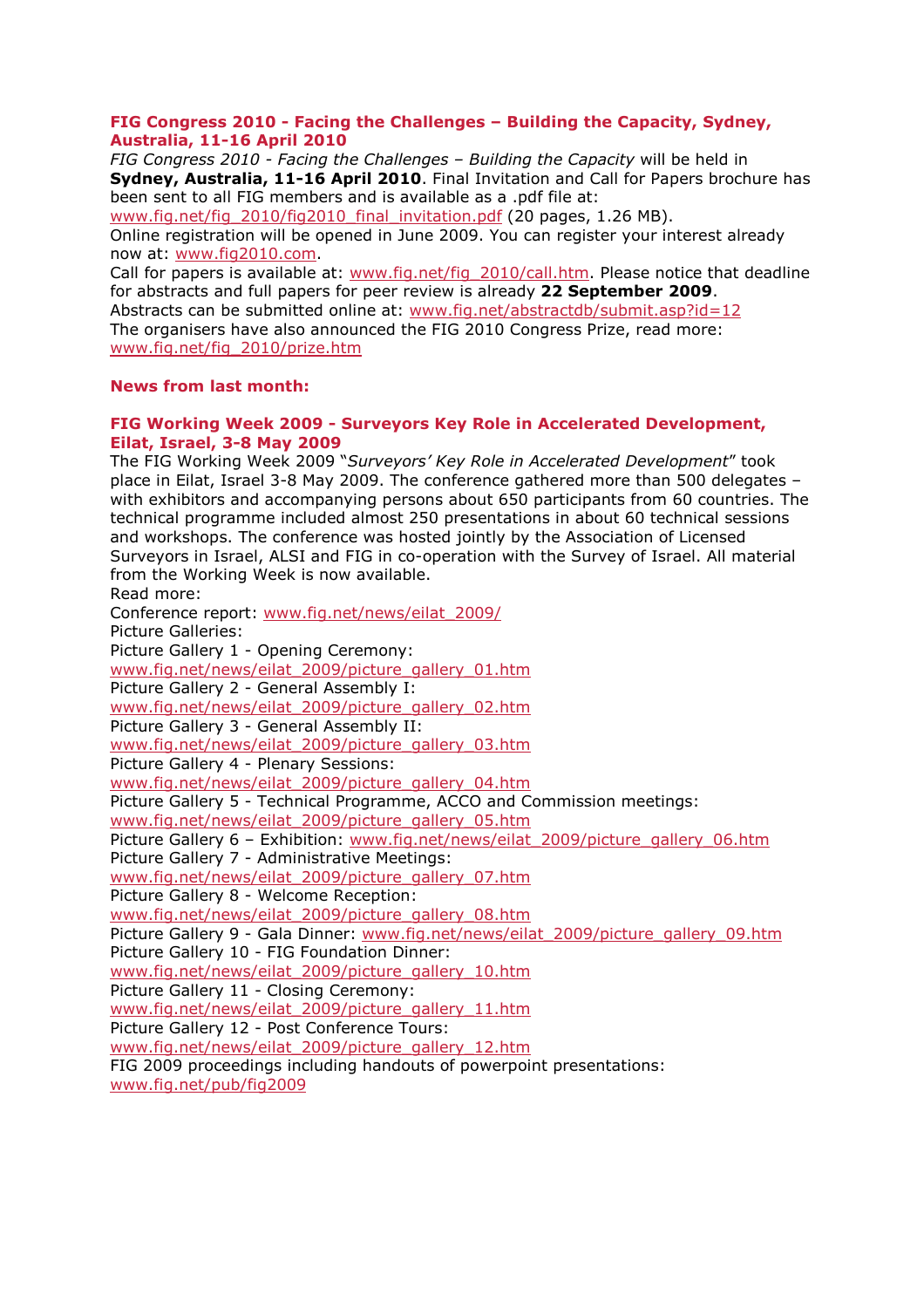## **FIG General Assembly 2009 - Eilat, Israel, 4 and 8 May 2009**

The minutes of the FIG General Assembly 2009 are available on the FIG web site. www.fig.net/admin/ga/2009/minutes.htm

You can also download the minutes without appendices as a pdf-file: www.fig.net/admin/ga/2009/ga\_minutes.pdf (18 pages) and the full set of the minutes (with all those appendices that were not circulated with the agenda papers) as a .pdf-file at: www.fig.net/admin/ga/2009/ga\_minutes.pdf (103 pages - 15.5 MB). The FIG Office has mailed a hard copy of the minutes to all members.

#### **Publications:**

#### **FIG Annual Review 2008**

The FIG Annual Review 2008 is available on the web at:

www.fig.net/annual\_review/anrew08/areview2008.pdf (32 pages, 3.8 MB). Hard copies have been mailed together with the General Assembly minutes. Further copies can be ordered from the FIG Office, email: fig@fig.net.

#### **Forthcoming events:**

**Intergraph's International Users' Conference, Washington, D.C., USA, 15-18 June 2009** 

Read more: www.intergraph2009.com

**Towards a Unique Map for the Arab World - Une carte unifiée pour le monde arabe, Beirut, Lebanon, 29 June – 1 July 2009** 

First International Symposium of the Arab Union of Surveyors. Co-sponsored by FIG.

## **9th Conference on Optical 3-D Measurement Techniques, Vienna, Austria, 1-3 July 2009**

Co-sponsored by Commission 5 and 6. Read more: http://info.tuwien.ac.at/ingeo/optical3d/

# **The 2009 Survey & Engineering GIS Summit, San Diego, CA, USA, 11-14 July 2009**

Co-sponsored by FIG. Read more: www.esri.com/events/survey/index.html

#### **6th International Symposium on Mobile Mapping Technology – MMT2009, Presidente Prudente, São Paulo, Brazil, 21-24 July 2009**

Co-sponsored by FIG Commission 5. Read more: http://www4.fct.unesp.br/simposios/mmt09/ingles/

#### **FIG Commission 5 and 6 and SSGA Workshop on "Innovative Technologies for an Efficient Geospatial Management of Earth Resources", Listvyanka, Lake Baikal, Russian Federation, 23-30 July 2009**

This Commission 5 and 6 Workshop is organised for the first time in Russia jointly with the Siberian State Academy of Geodesy (SSGA).

Web site: www.s-tur.com/geo/

Invitation brochure as a .pdf-file: www.fig.net/commission5/baikal\_2009/invitation.pdf Deadline for papers has been extended to **15 June 2009**. More information: argina@gmx.de

# **10th South East Asian Survey Conference (SEASC'09), Bali; Indonesia, 4-7 August 2009**

Co-sponsored by FIG. Contact: www.seasc2009.org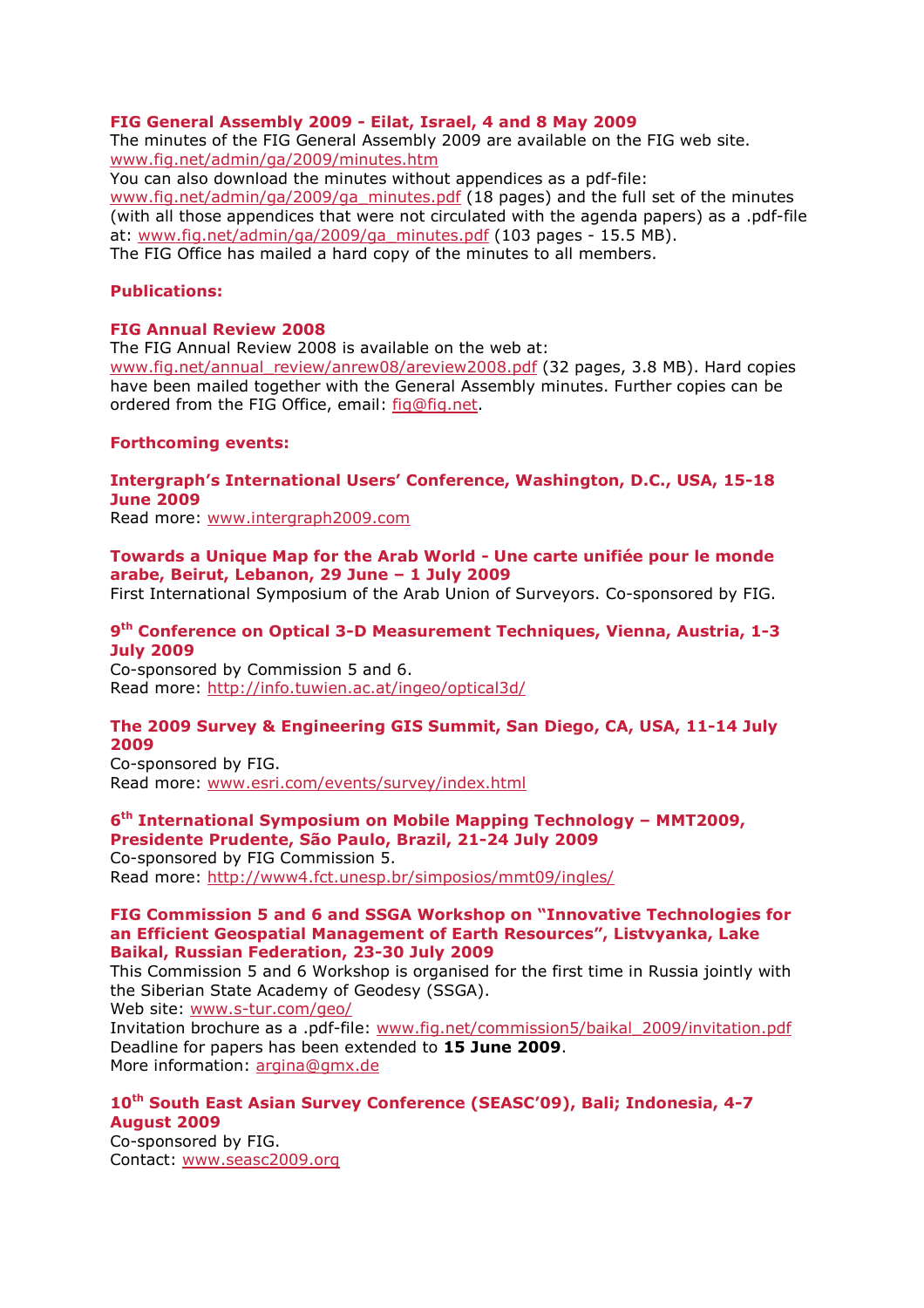## **Geodesy for Planet Earth IAG2009, Buenos Aires, Argentina, 31 August – 4 September 2009**

Co-sponsored by Commission 5. Read more: www.iag209.com.ar

**Laserscanning2009, Paris, France, 1-2 September 2009**  ISPRS Workshop cosponsored by FIG Commission 6. Read more: http://laserscanning2009.ign.fr

# **Assemblée Générale Fédération des Géomètres Francophones - FGF. General Assembly of the Francophone Group of Surveyors FGF. Prague, Czech Republic, 8-9 October 2009**

Read more : www.fgf-geo.org/images/praha/fiche-fgf.pdf

# **FIG Commission 7 Annual Meeting and one-day International Symposium, Kuala Lumpur, Malaysia, 12-16 October 2009**  Organised by FIG Commission 7. Read more: www.fig.net/commission7 Preliminary invitation as a .pdf file:

www.fig.net/commission7/malaysia\_2009/am\_2009\_preliminary\_notice.pdf

# **7th FIG Regional Conference, Hanoi, Vietnam, 19-22 October 2009**

Read more: www.fig.net/vietnam Submit your abstract: www.fig.net/abstractdb/submit.asp?id=11. Deadline for abstracts has passed **10 June 2009** but proposals are still accepted. Deadline for early bird registration is **15 August 2009**.

**International Symposium "Modern Technologies, Education and Professional Practice in Geodesy and Related Fields, Sofia, Bulgaria, 5-6 November 2009**  Co-sponsored by FIG Commission 2.

# **XXIV FIG International Congress - Facing the Challenges - Building the Capacity and XXXIII General Assembly, Sydney, Australia, 11-16 April 2010**

Read more: www.fig2010.com and register your interest. Submit your abstract online at: www.fig.net/abstractdb/submit.asp?id=12. Deadline for abstracts and peer review papers **22 September 2009**.

For **additional FIG and FIG Commission events** see always up-to-date information at: www.fig.net/events/events.htm

**Job and project opportunities** (latest updated 11 June 2009) Read more: www.fig.net/jobs/jobindex.htm

## **Benefits from FIG Corporate Members to FIG members and members of FIG member associations**

FIG Corporate Members offer some benefits to FIG members and members of member associations. These benefits are published on a specific web site: www.fig.net/corporatemembers/corporate\_benefits.htm At the moment you can get e.g. a free subscription of GIM International: http://www.gim-international.com/figmember/